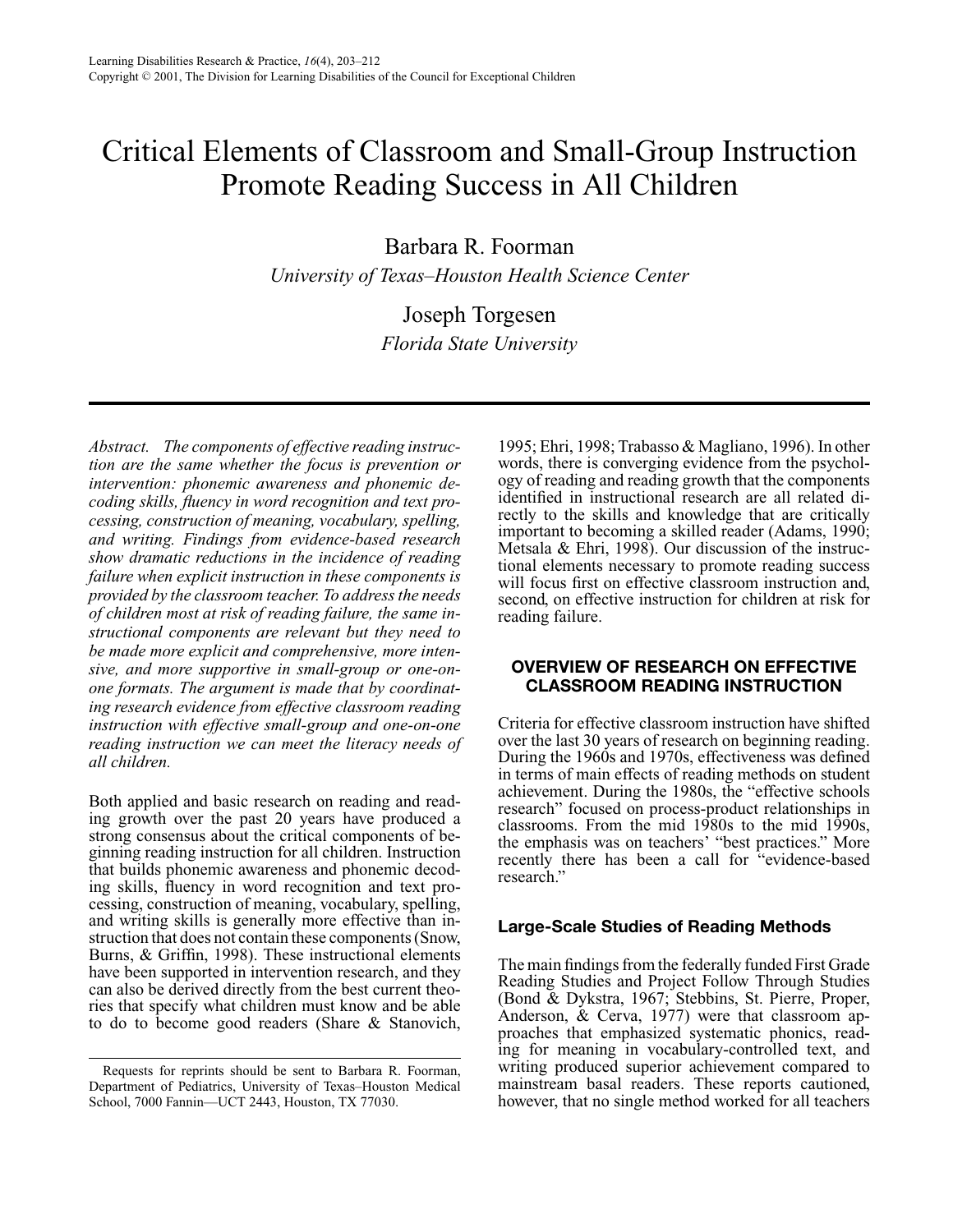or all children. Another large-scale study of 20 firstgrade classrooms using either a decoding-oriented basal reader approach or a language-experience approach showed superior achievement in classrooms emphasizing systematic instruction in decoding (Evans & Carr, 1985).

#### **Effective Schools Research**

During the 1980s, effectiveness was defined in terms of interactions of classroom processes with student outcomes (see reviews by Brophy & Good, 1984; Rosenshine & Stevens, 1986). The strongest correlates were academic-engaged time, classroom management, and certain patterns of teacher-student interactions (Soar, 1973; Stallings, Robbins, & Presbrey, 1986). For disadvantaged students, the link between explicit instruction and achievement was notable, a finding supported in other classroom observational research (Brophy & Evertson, 1978; Good & Grouws, 1975).

#### **Best Practices Research**

Mid-way through the 1980s, a reaction to the processproduct orientation of the effective schools research began to build because of its lack of attention to the qualitative dimension of instruction. Effective instruction became what exemplary teachers did—their "best practices." Researchers turned away from the large-scale studies of classroom instruction and instead engaged in case studies of exemplary teachers and culturally different students engaged in literature-based instruction (Philips, 1972; Au, 1980; Delpit, 1995; Heath, 1983; Goldenberg & Gallimore, 1991). Literature-based instruction emphasizes use of authentic literature for independent reading, read-alouds, and collaborative discussions. It stands in contrast to skills-based programs that are typically defined as traditional programs that use a commercially available basal reading program and follow a sequence of skills ordered in difficulty. The literature-based perspective is grounded in reader response theory (Rosenblatt, 1978), which says that readers play a central role in the construction of meaning, and in social-constructivist theory (Cullinan, 1987), which says that literacy is acquired in a book-rich context of purposeful communication where meaning is socially constructed. In a review of literaturebased reading instruction, Morrow and Gambrell (2000) report that literature-based instruction benefits literacy acquisition in kindergarten (Reutzel, Oda, & Moore, 1989; Castle, Riach, & Nicholson, 1994) and at the elementary level (Freppon, 1991; Purcell-Gates, McIntyre, & Freppon, 1995; Reutzel & Cooter, 1990). Recently, the combination of literature-based instruction with traditional basal reading instruction has been found to be more powerful than traditional instruction alone (Dahl, Scharer, Lawson, & Grogan, 1999; Morrow, 1992; Morrow, Pressley, Smith, & Smith, 1997). In fact, the term "balanced" reading instruction seems to be replacing "literature-based" reading instruction (Fitzgerald & Noblit, 2000).

#### **Evidence-Based Instruction**

Most of the "best practices" research of literature-based instruction was not included in the recent report of the National Reading Panel (2000) because it did not meet the methodological criterion of "used an experimental or quasi-experimental design with a control group or a multiple-baseline method" (NRP, 2000, p. 5). This criterion was adopted in order to meet the congressional charge to determine whether an instructional practice was causally linked to the improvement of reading achievement and, therefore, should be widely adopted. The NRP committee reviewed the literature in the areas of alphabetics (phonemic awareness and phonics), fluency, comprehension, teacher education and reading instruction, and computer technology and reading instruction. Importantly, the only area in which the committee felt a meta-analysis could be conducted was alphabetics. In the subtopic of phonemic awareness, the meta-analysis revealed that: (1) phonemic awareness instruction causes improvement in students' phonemic awareness, reading, and spelling (with effect sizes in spelling for students with reading disabilities being weak); and (2) phonemic awareness instruction is most effective when (a) alphabetic letters are included, (b) there are fewer rather than more manipulations of phonemic units, and (c) instruction is conducted in small groups. In the area of phonics, meta-analyses revealed that: (1) systematic phonics instruction produces significant benefits for students in kindergarten through sixth grade and for students with reading disabilities, regardless of socioeconomic status (SES); (2) the impact is strongest in kindergarten and first grade; and (3) phonics must be integrated with instruction in phonemic awareness, fluency, and comprehension. Thus, the NRP report showed for whom phonics works best—all children in kindergarten and first grade, regardless of SES—and how phonics works best—in small groups and integrated with phonemic awareness, fluency, and comprehension.

The NRP report reaffirmed the effectiveness of phonics instruction found in the large-scale studies of the 1960s and 1970s and the process-product interactions of the effective schools research of the 1980s. But the NRP report went beyond the earlier research to highlight the significance of preceding and integrating phonics instruction with instruction in phonemic awareness, a concept referring to one's sensitivity to the segments of sound in speech. The phonics of the 1960s taught children that *tap* says /t/-/æ/-/p/, or in the case of the untutored teacher, "tuh-ahh-puh." What the *method* of teaching letter-sound correspondences (i.e., phonics) did not teach was the *identity* of the phonemes /t/, /æ/,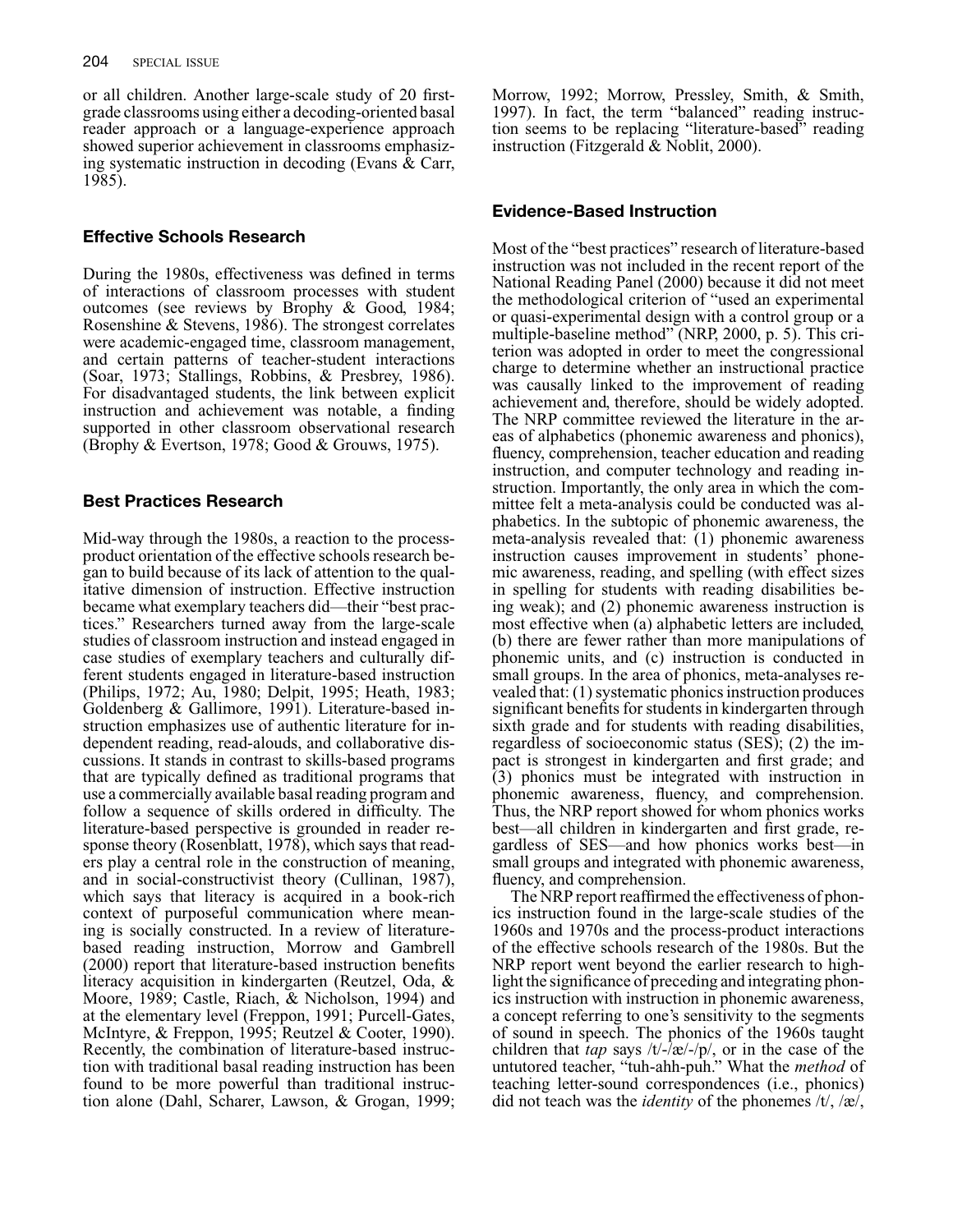/p/ that are invariant whether they are blended into the words "tap," "pat," or "apt." In addition to not teaching phoneme identities, the old phonics instruction did not help children understand the systematic links among phonemes and graphemes. Thus, at a basic level, helping children see that the /m/ in *mat* and the /m/ in *moon* are the same sound is important, as well as pointing out that this sound is represented with the same letter, *m.* In this way, kindergarten teachers help children re-invent the alphabetic principle—the intentional and conventional understanding about how alphabetic letters relate to the segments of sound in speech they represent (Perfetti, 1985; Adams, 1990). The emergence of alphabetic understanding is readily apparent in children's early writing, as, for example, in Moats's (1995, p. 39) description of a first grader's spellings of *asked* over a period of several months: AKT, ASKT, ASKED.

Thus, one of the essential ingredients for reading success is mastery of the alphabetic principle. Currently, there is little disagreement about whether mastery of the alphabetic principle is important. However, there is much disagreement about *how* this mastery is to be accomplished instructionally. How *direct* does alphabetic instruction need to be? What kinds of *text* best support mastery of the alphabetic principle and foster comprehension? How can alphabetic instruction be *integrated* with spelling/writing and vocabulary? There is surprisingly little classroom research on these questions, in spite of the fact that the California and Texas state boards of education recently answered the text question—without evidence—by mandating that firstgrade basal readers should be 80 percent decodable. But there is some classroom research on the issue of directness of instruction and type of text—research included in the NRP's meta-analyses of alphabetics that can be examined. However, the question of how to integrate the rest of language arts with alphabetic instruction is not well researched beyond school reform models such as Success for All (Slavin, Karweit, & Madden, 1989), classroom peer tutoring approaches (Fuchs, Fuchs, Mathes, & Simmons, 1997; Greenwood, Delquadri, & Hall, 1989; Mathes, Torgesen, & Aller, 2001), and some research on writing (Graham, Berninger, Abbott, Abbott, & Whitaker, 1997; Harris & Graham, 1996). The current basals assume that children will learn to spell the words they learn to read, that they will learn vocabulary by highlighting the story words prior to reading passages, and that integration of vocabulary, spelling, and writing will occur automatically.

A study that manipulated directness of alphabetic instruction at the classroom level was one by Foorman, Francis, Fletcher, Schatschneider, and Mehta (1998). In this study, 285 Title 1 first and second graders in 66 classrooms in eight schools received one of three kinds of classroom reading instruction, all of which were enhanced by language arts instruction emphasizing read-alouds and writing: (1) direct instruction in letter-sound correspondences practiced in controlled vocabulary texts (direct code); (2) less direct instruction in sound-spelling patterns embedded in trade books

(embedded code); and (3) implicit instruction in the alphabetic principle while reading trade books (implicit code). The 53 participating teachers were part of ongoing professional development and generally delivered their instructional approach with fidelity. An additional 13 teachers were part of an unseen control group that was trained by district supervisors to deliver the district's standard instruction—implicit code practiced in trade books. Students receiving direct code instruction improved in word reading at a faster rate and had higher end-of-year scores than students in the implicit code group, and this rate of reading development was moderated by initial level of phonemic awareness. End-of-year standardized scores in word recognition and comprehension approximated national averages for the direct instruction group. Although the direct code and embedded code groups did not differ on average, there were large individual differences in both the implicit code and the embedded code groups. Approximately 46 percent of the implicit-code students and 44 percent of the embedded-code students improved in word reading at a rate of 2.5 words or less per school year on the experimental 50-word list compared to 16 percent of the direct-code students. Direct instruction in phonemic awareness and phonics had the effect of normalizing the distribution of reading scores such that even students who brought to the classroom low phonemic awareness and word-level skills were able to become successful readers. The overall failure rate of children who received direct instruction (based on the percentage of children remaining below the 30th percentile) represents 6 percent of the population from which these children were selected (Torgesen, 2000). That is a substantial reduction in the approximately 15 to 20 percent of students with reading disabilities in the United States (Fletcher & Lyon, 1998).

It is impossible to study the separate effects of direct instruction and type of text. The more direct the instruction, the more controlled the text. However, the fact that the embedded-code group's scores described above tended to fall in between those of the direct-code and the implicit-code groups suggests a gradient of generalizability. Relative to the incidental learning of the alphabetic code in literature-based instruction, students' reading will improve somewhat, but not significantly, if targeted spelling patterns are highlighted in trade books. However, students' reading will improve significantly if letter-sound correspondences are taught explicitly and practiced in controlled-vocabulary text.

The spelling patterns used in Foorman et al. (1998) were from Hiebert, Colt, Catto, and Gary (1992). Currently, the most popular lists of spelling patterns described under the term "word work"—are from Cunningham (1995) and Fountas and Pinnell (1998). Word work activities are incorporated into the reading of trade books in a procedure called "Guided Reading" (Fountas & Pinnell, 1996), where the teacher scaffolds children's reading of the passage in whole-group, smallgroup, or partner-reading formats. Guided Reading is an embedded-code approach, and, as Foorman et al.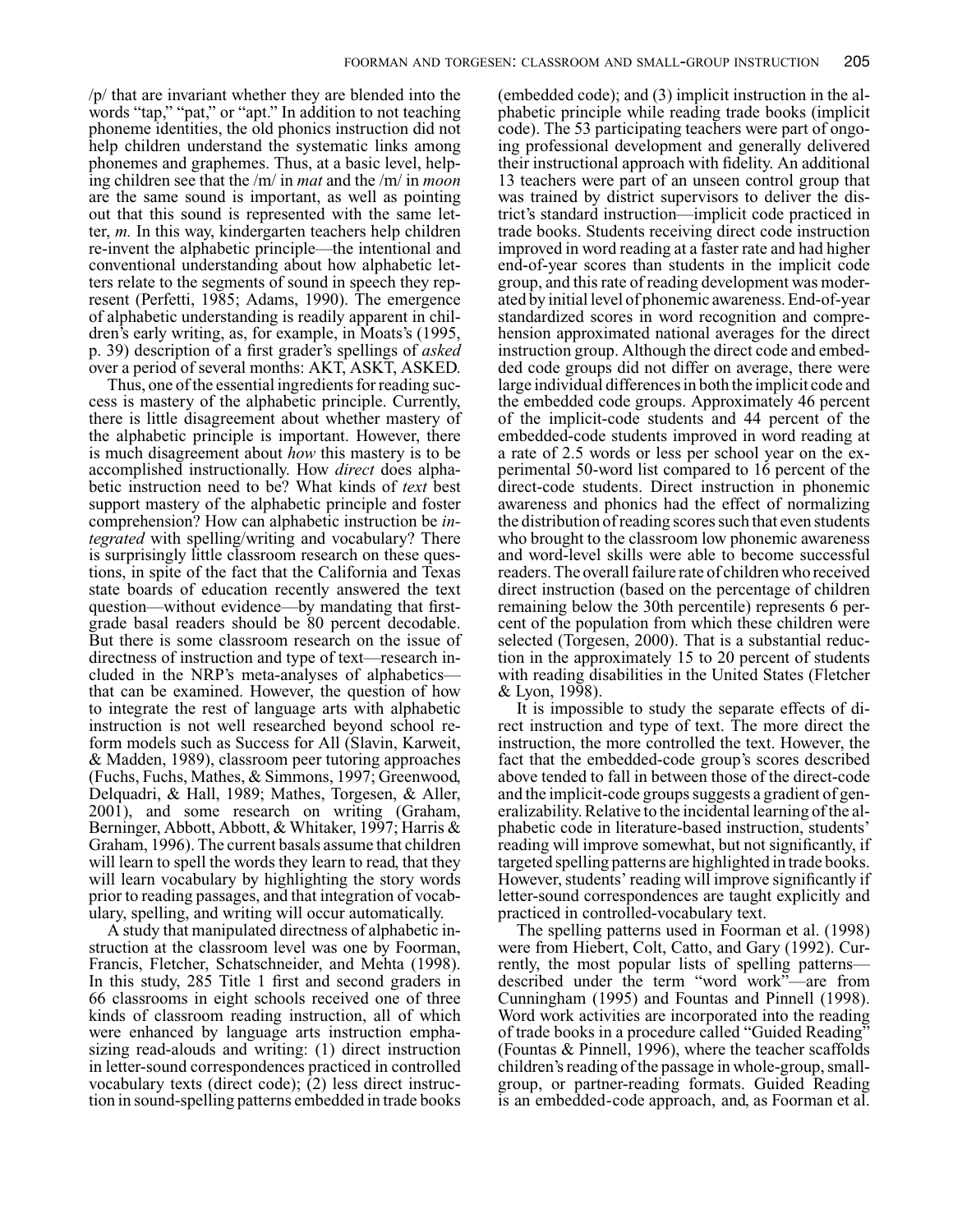(1998) and a recent study by Juel and Minden-Cupp (2000) found, such approaches work best for those who bring high literacy skills to the classroom. Juel and Minden-Cupp (2000) found that first graders in two classrooms where phonemic awareness and phonics were directly taught and practiced in controlledvocabulary texts performed, on average, at higher levels in reading at the end of the year than first graders in two classrooms where trade books were employed. However, there was an interaction of student characteristics with instruction such that students who entered first grade with low literacy benefited from direct instruction in phonics and students who entered with higher literacy made notable progress in trade book classrooms.

Foorman, Chen, Carlson, Moats, Francis, and Fletcher (2001) found a similar interaction of student characteristics with instructional strategies in an investigation of 4,872 kindergartners in 114 classrooms in 32 Title 1 schools. Here reading curricula varied in the degree of teacher choice and in the degree of incorporation of phonemic awareness but were all informed by ongoing professional development. Reading curricula characterized by less teacher choice and more explicit instruction in phonemic awareness had less variable teacher-level means in letter knowledge and phonemic awareness at the end of kindergarten and in reading achievement at the end of first grade. On the other hand, a reading curriculum that afforded teachers more choice and a moderate number of phonemic awareness activities (mostly in the form of letter-sound instruction) had more variable teacher means but more outliers representing high-scoring children at the end of kindergarten and first grade. Other researchers have noted the importance of explicit, concrete, and teacher-friendly curriculum materials to improve achievement averages and the need for more intensive, individualized instruction to reach students with reading difficulties (e.g., Fuchs et al., 1997; Fuchs, Fuchs, Thompson, Otaiba, Yen, Yang, Braun, and O'Connor, in press; Wasik & Slavin, 1993). However, Foorman and colleagues bring to the study of student-teacher-curriculum interactions a multilevel models approach that allows examination of variability at the student and teacher levels.

In summary, evidence-based research has not only highlighted the components of effective reading instruction (i.e., phonemic awareness and phonics, fluency, comprehension, vocabulary, spelling, and writing), it has revealed the conditions that need to be in place if children of varying skill levels are going to learn to read from teachers of various knowledge levels. Expecting teachers to create their own curriculum, as the embedded phonics and Guided Reading approaches assume, is not realistic given the lack of available resources and knowledge base (Moats, 1994). Yet "out-of-the-box" implementations of well-designed, scripted reading curricula will not necessarily be effective either, unless teachers are provided with careful training and support in their use. "Up-front" professional development that helps teachers make thoughtful choices regarding curricular activities and includes classroom coaching to address the pacing of instruction, classroom management, and grouping of students is the kind of assistance teachers need if all students in their classroom are to become successful readers.

# **INSTRUCTION FOR CHILDREN AT RISK FOR READING FAILURE**

Given that the critical components of instruction identified in intervention research are closely aligned with the skills required to become a good reader, it should not be surprising that these elements are also critical for effective instruction of children who have difficulties learning to read. Children at risk for reading failure acquire reading skills more slowly than other children, but they must acquire the same set of skills to become good readers. The primary differences between instruction appropriate for all children in the classroom and that required by children at risk for reading difficulties are related to the manner in which instruction is provided. Specifically, instruction for children who have difficulties learning to read must be more *explicit and comprehensive,* more *intensive,* and more *supportive* than the instruction required by the majority of children. Before discussing each of these dimensions in turn, we will first briefly consider what is known about children at risk for reading failure, and what it means to be "at risk" for reading difficulties.

# **What it Means to be "at Risk" for Reading Failure**

Risk for reading failure always involves the interaction of a particular set of child characteristics with specific characteristics of the instructional environment. Risk status is not entirely inherent in the child, but always involves a "mismatch" between child characteristics and the instruction that is provided. For example, King and Torgesen (2000) have reported the results of instructional reform in one elementary school that reduced the number of children who were "failing" in reading at the end of first grade from 31.8 percent to 3.7 percent over a five-year period. "Failure in reading" was defined by performance in the lowest quartile on a nationally standardized reading test. At the beginning of this project, 31.8 percent of the children entering the school were "at risk" for reading failure, but by the end of the project, only 3.7 percent were at risk for failure within the new instructional environment.

If one were interested in assessing the percentage of children at risk for reading failure in elementary school within the current public school educational environment in the United States, perhaps the most direct measure would be the results from the fourth-grade reading test administered as part of the National Assessment of Educational Progress (National Center for Education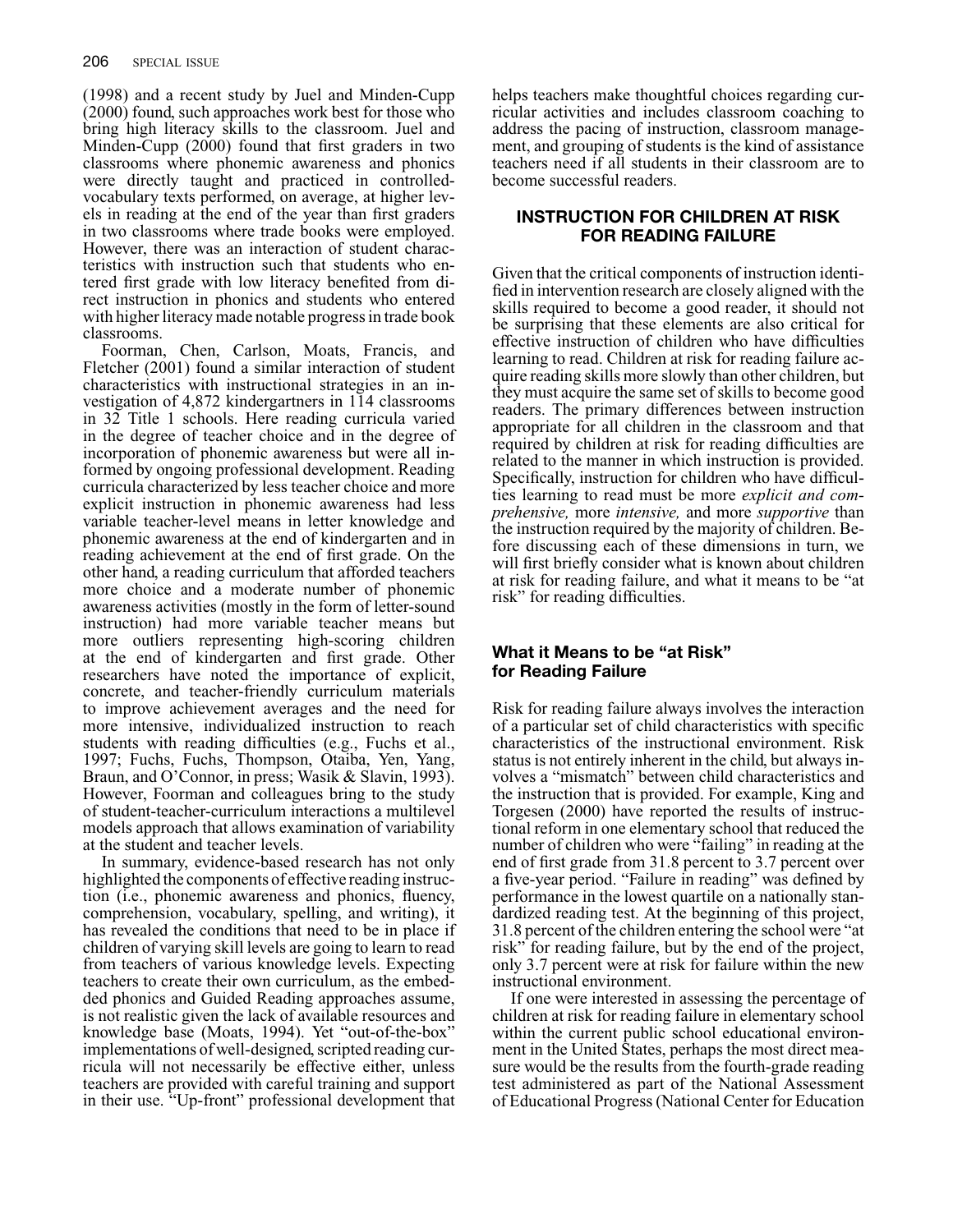Statistics, 1998). The most recent results available when this article was written were for 1998, and they showed that 38 percent of school children in the United States read below a "basic level" in fourth grade as assessed by a measure of reading comprehension. The reading skills of children who perform below the basic level are sufficiently poor that they interfere with the child's ability to perform learning and reading tasks at grade level. This does not mean that 38 percent of all children in the United States have a reading disability and need special education. Rather, it suggests the need for strengthening the instructional environment in early elementary school by more consistent and skillful instruction in the critical elements identified in the first section of this paper. Foorman et al. (1998) demonstrated that wellbalanced and skilled instruction in reading at the classroom level could dramatically reduce the incidence of failure in first- and second-grade classrooms without special interventions for most children. We also know, however, that more effective classroom instruction is not the complete answer to the problem of preventing reading failure in young children. There are, indeed, significant numbers of children who enter school with sufficient weaknesses in talent and preparation for learning to read that they will require instructional interventions that are simply beyond the capacity of the regular classroom teacher (Torgesen, 2000).

# **Characteristics of Children at Risk for Reading Failure**

Whitehurst and Lonigan (1998) recently identified two broad classes of emergent literacy skills that children bring with them to school and that have a substantial impact on how easily they learn to read. One group of skills, referred to as "inside-out" skills, includes phonological awareness and letter knowledge, while the other group, called "outside-in" skills, includes vocabulary and conceptual knowledge. Skills like phonemic awareness and letter knowledge are particularly important predictors of the ease with which children acquire word-reading accuracy and fluency (Wagner, Torgesen, Rashotte, Hecht, Barker, Burgess, Donahue, & Garon, 1997), while broad oral language facility (vocabulary in particular) becomes critically important to the growth of reading comprehension skills once children learn to read words efficiently (Adams, 1990).

The great majority of children who enter school at risk for difficulties learning to read fall into one of two broad groups. On the one hand, many children enter school with *adequate general verbal ability* and cognitive weaknesses limited to the phonological/ language domain. Their primary problem in learning to read involves learning to translate between printed and oral language. They have difficulties learning to read printed words accurately and fluently. On the other hand, many other children, coming largely from families of lower socioeconomic or minority status, enter

school significantly delayed in a much broader range of prereading skills (Hecht, Burgess, Torgesen, Wagner, & Rashotte, 2000; Hart & Risley, 1995). These children have weaknesses in both the broad oral language knowledge that supports reading comprehension and in the phonological and print-related knowledge that is required in learning to read words. Although it is theoretically possible for a child to enter school weak in vocabulary and conceptual knowledge, but strong in the phonological skills and knowledge required in learning to read words, these children are, in fact, quite rare. This pattern of abilities is not commonly observed because the same preschool environmental conditions that are associated with limited vocabulary growth also have a negative impact on the growth of print-related knowledge and skill.

Children with general oral language weaknesses plus phonological weaknesses will require special instruction in a broader range of knowledge and skills than those who come to school impaired only in phonological ability. However, since both groups have weaknesses in the phonological and print-related domain, *both kinds of children* will require special support in the growth of early word reading skills if they are to make adequate progress in learning to read.

Another important point about the language and phonological abilities required in learning to read is that weaknesses in both these areas can be the result of either neurobiological factors, which are genetically transmitted and constitutionally based, or they can be caused by a lack of adequate instruction and language experience in the child's preschool or home environment (Neisser, Boodoo, Bouchard, Boykin, Brody, Eci, Halpern, Loehlen, Perloff, Sternberg, & Urbina, 1996; Olson, Wise, Johnson, & Ring, 1997). Thus far, there is no conclusive evidence that the particular cause (genetics or environment) of a child's weaknesses in either of these domains is relevant to the type of instruction they will require in learning to read. Children whose lack of preparation for learning to read is the result of genetic factors and those who have been denied adequate learning opportunities in their preschool environment both will require interventions in reading that are more *explicit and comprehensive, more intensive,* and *more supportive* than children typically receive in the regular classroom.

### **Critical Features of Instruction for Children at Risk for Reading Difficulties**

Instruction for children who enter school with severe weaknesses in talent and preparation for learning to read must be more explicit and comprehensive than is typically provided in the regular classroom. Most of the knowledge that is acquired in the process of *typical* reading development is discovered by the child during interactions with print. As children read, they notice useful generalizations about print-sound relationships, and they acquire a great deal of word-specific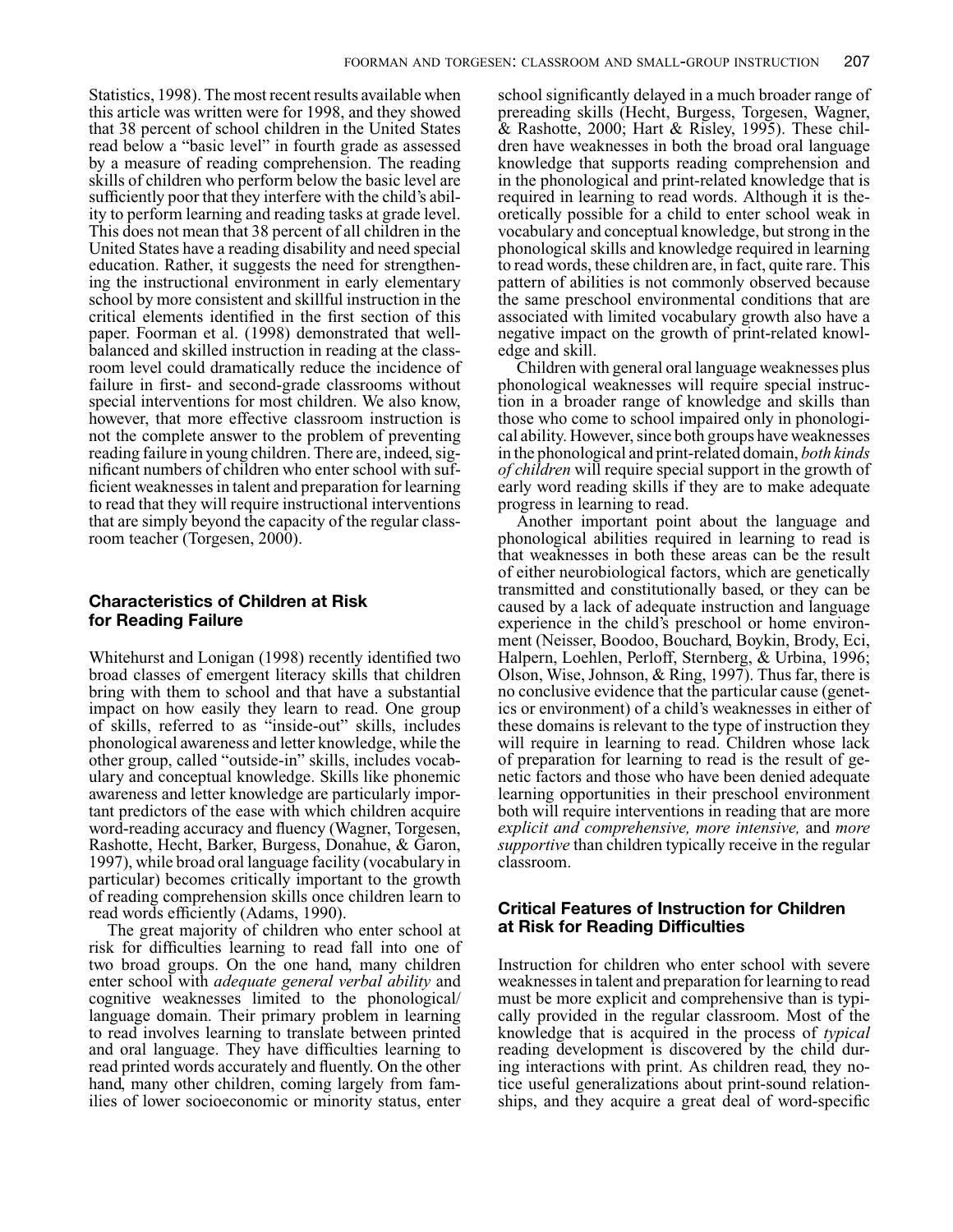knowledge as well (the orthographic representations, or "sight words," that are required for fluent reading) (Share & Stanovich, 1995). However, because of their weaknesses in the area of phonological processing (specifically their delayed development of phonemic awareness), children who are seriously at risk for reading failure require explicit and systematic instruction to help them acquire the knowledge and strategies necessary for decoding print. As Gaskins, Ehri, Cress, O'Hara, and Donnelly (1997) have pointed out, "First graders who are at risk for failure in learning to read do not discover what teachers leave unsaid about the complexities of word learning. As a result, it is important to teach them procedures for learning words" (p. 325).

Recent intervention research with children at risk for reading failure has provided powerfully converging evidence that phonemically explicit interventions are more effective than interventions that are less phonemically explicit. By phonemically explicit, we mean direct, systematic, and comprehensive instruction to build phonemic awareness and phonemic decoding skills (phonics). For example, one recent study (Torgesen, Wagner, Rashotte, Rose, Lindamood, Conway, & Garvin, 1999) demonstrated that, of three interventions tested on a sample of highly at risk young children, the most phonemically explicit one produced the strongest growth in word-reading ability. In fact, of the three interventions tested, only the most explicit intervention produced a reliable difference in growth of word-reading ability over children who were not provided with any special interventions. This same pattern of results has been obtained in studies reported by Brown and Felton (1990), Hatcher, Hulme, and Ellis (1994), and Iversen and Tunmer (1994). The results considered in the previous section from the work of Foorman et al. (1998) and Juel and Minden-Cupp (2000) are also relevant to this point. Both of these studies produced clear evidence that more phonemically explicit and systematic instruction was *particularly beneficial* for the students who entered the study weakest in phonological and print-related knowledge and skill.

In light of these converging results from a number of large-scale early intervention studies it is important to consider two findings from recent meta-analyses of intervention research that might, at first glance, appear to lead to different conclusions. For example, Swanson (1999) reported a meta-analysis of intervention outcomes for children with reading disabilities. In one set of analyses, he sought to determine whether instructional variables of "theoretical interest" contributed to intervention effects beyond those accounted for by a core of widely recognized effective instructional practices such as providing proper orientation to tasks, providing sufficient practice to establish skills, teacher modeling, careful sequencing of instruction, and use of systematic assessment probes. When the use of "segmented" instruction (the code for phonics instruction) was added to these variables to predict intervention outcomes, it did not add significant explanatory power.

From this finding, Swanson concluded, "programs that emphasize segmenting information, such as in phonics instruction, are not sufficient for bolstering real-word recognition" (p. 524). However, as Swanson himself points out, the correlation between the "segmentation" and "sequencing" components of instruction was 0.73, suggesting that these components almost always cooccurred in program descriptions. Thus, this finding seems more an artifact of the way study descriptions were coded rather than a valid examination of the utility of phonics instruction for children with reading disabilities.

The other meta-analysis in which the potential for misinterpretation is strong was recently reported by Elbaum, Vaughn, Hughes, and Moody (2000). In one analysis, these investigators examined instructional effects for programs that had varying instructional emphases. The areas of emphasis were: (1) comprehension, (2) decoding-word recognition, and (3) mixed (a combination of decoding, word recognition, and comprehension). The finding of interest was that interventions with an emphasis on comprehension produced significantly larger effect sizes than interventions with the other two emphases. Although the authors of the article do not misinterpret this finding, it could be used to support the idea that interventions for children with reading difficulties should emphasize reading comprehension rather than word-level skills such as word recognition and decoding. There would be two problems with this interpretation of the finding. First, the effect sizes for comprehension were based on two interventions that were both provided to children with sufficient wordlevel skills to read the passages used in the study with a high degree of accuracy. Thus, difficulties in word recognition, which play a large role in the comprehension difficulties of most children with reading disabilities, was eliminated as a cause of comprehension failure. Second, the outcome measures used in these studies (find the main idea) were highly similar to the training tasks used in the studies, and even the testing format was the same as the training format. This latter issue is actually related to a general problem in interpreting the results of many comprehension interventions in the reading disabilities literature; the outcome measures are highly similar to the training formats. That this is a potential problem in interpreting effect sizes is suggested by Swanson's (1999) finding that average effect size for comprehension interventions was 0.81 when "experimental measures" were used, but only 0.45 when standardized measures of comprehension were used. In contrast, for word-recognition outcomes, effect size for experimental measures was lower (0.53) than for standardized (0.62) measures.

We certainly would not want to be misinterpreted as suggesting that explicit instruction in comprehension strategies, vocabulary, and thinking skills should not be a part of the more "explicit" instruction provided to children at risk for reading disabilities. Clearly, these are important components of instruction (Mastropieri & Scruggs, 1997), and many children at risk for reading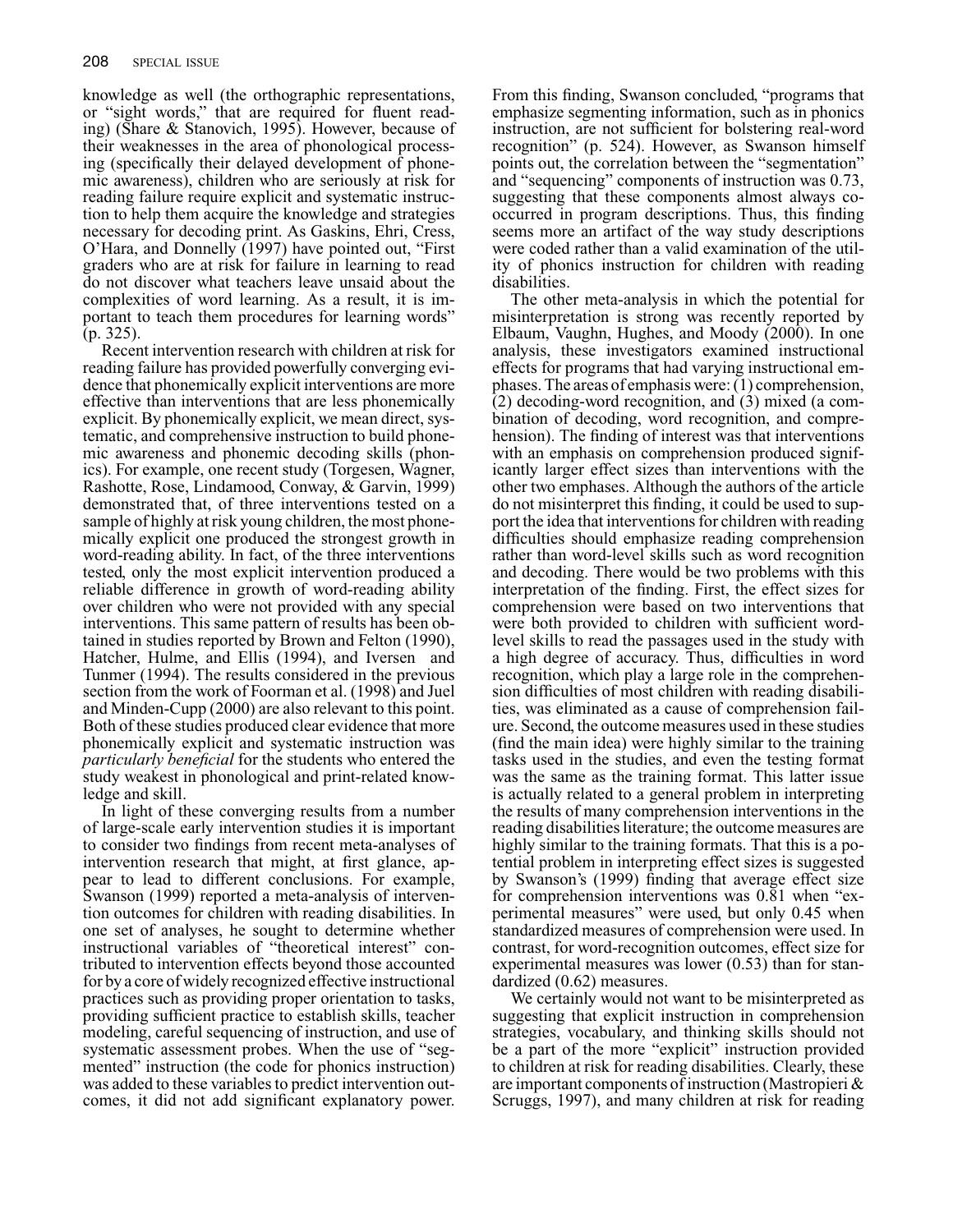difficulties will require special emphasis on these skills. Rather, we want to emphasize that effective interventions for almost all children highly at risk for reading disabilities should contain strongly explicit instruction in the knowledge and skills required for learning to read words accurately and fluently, and that this instruction should be balanced and integrated with explicit instruction in other language and reading skills that are also important for good reading comprehension.

The second broad characteristic of instruction for children at risk for reading failure that differentiates it from instruction provided in most classrooms is that it must be more intensive. The fact that instruction must be more explicit and comprehensive for these children implies that more skills and knowledge must be directly taught, which in turn logically requires more instructional time. Another factor that underlines the need for more intensive instruction is the fact that children who come to school with weaknesses in talent for learning to read learn more slowly than other children and will thus require more repetition in order to solidly establish critical word-reading and comprehension skills. Although children whose risk status is determined primarily by lack of instructional opportunities in the preschool environment may learn at average rates, they have much more to learn than children who come to school with typical levels of preparation (Hart & Risley, 1995) and thus must be given more intensive instruction if they are to keep pace in reading growth with their age peers.

There are essentially two ways to increase intensity for preventive instruction in elementary school. Either the total time in classroom instruction can be increased, or instruction can be provided individually or in small groups. Although increasing instructional time for reading in the regular classroom will help many children with mild risk status, the most practical method for increasing instructional intensity for small numbers of highly at-risk students is to provide small-group instruction. There can be no question that children with reading disabilities, or children at risk for these disabilities, will learn more rapidly under conditions of greater instructional intensity than they learn in typical classroom settings. Meta-analyses consistently show positive effects of grouping practices that increase instructional intensity (Elbaum, Vaughn, Hughes, & Moody, 1999). One interesting finding that has emerged from these analyses is that, so far, one-to-one interventions in reading have not been shown to be more effective than small-group interventions (Elbaum et al., 1999; National Reading Panel, 2000). Although Torgesen, Alexander, Wagner, Rashotte, Voeller, Conway, and Rose (2001) recently demonstrated very powerful instructional effects for one-to-one instruction (as opposed to the larger group instruction typically provided in special education resource rooms), other studies have shown similar rates of growth for reading-disabled children using small groups of three and four children at a time (Rashotte, MacFee, & Torgesen, in press; Wise, Ring, & Olson, 1999).

There are actually many different ways to effectively increase instructional intensity for children at risk for reading failure. For example, Greenwood and his colleagues (Greenwood, 1996) have used the ClassWide Peer Tutoring model to increase amount of academic engaged time, and this increase has been consistently associated with improvements in learning outcomes in reading. In a similar vein, Doug and Lynn Fuchs have reported success (Fuchs, Fuchs, Mathes, & Simmons, 1997) in using peer-assisted learning strategies to improve reading skills in mid elementary school, and Mathes has developed successful procedures that allow the use of peer tutoring for basic reading skills in firstgrade classrooms (Mathes, Torgesen, & Allor, 2001). For both older and younger children, the interventions provided by the peer-assisted procedures are both more explicit and more intensive than the instruction typically provided by the classroom teacher. A major factor underlying the effectiveness of such comprehensive instructional models as Success for All (Slaven, Madden, & Karweit, 1989) is their capacity to deliver more intensive instruction in a timely manner to children with demonstrated need.

The last general characteristic of instruction for children who are at risk for reading failure that differentiates it from instruction sufficient for most children is that it must be more supportive both emotionally and cognitively. The need of at-risk children for more positive emotional support in the form of encouragement, feedback, and positive reinforcement is widely understood. However, their potential need for more cognitive support, in the form of carefully "scaffolded" instruction, is less widely appreciated. Scaffolded instruction involves finely tuned interactions between teacher and child that support the child in accomplishing a task that he or she could not do without the teacher's help (Stone, 1989). Instruction for at-risk or reading-disabled children typically involves two types of scaffolding. One type of scaffolding involves careful sequencing so that skills build very gradually—the child is always systematically taught and practiced on the skills required for any task they are asked to do (Swanson, 1999). Another type of scaffolding involves teacher-student dialogue that directly shows the child what kind of processing, or thinking, needs to be done in order to complete the task successfully. This type of scaffolding in instruction usually involves four elements: (1) the student is presented with a task such as reading or spelling a word or making a paragraph summary (i.e., tries to spell the word "fled");  $(2)$  the student makes a response that is incorrect in some way, or indicates that he or she doesn't know how to proceed (i.e., spells it "fed"); (3) the teacher asks a question that focuses the child's attention on a first step in the solution process, or that draws attention to a required piece of information ("you're right that the word does start with the /f/ sound, and when you say fled, what do you hear coming right after the /f/?"); and (4) another response from the child ("I hear the /l/ sound). This kind of interaction between student and child continues until the child has been led to successfully accomplish the task. The point of this type of instructional interaction is that the child is led to discover the information or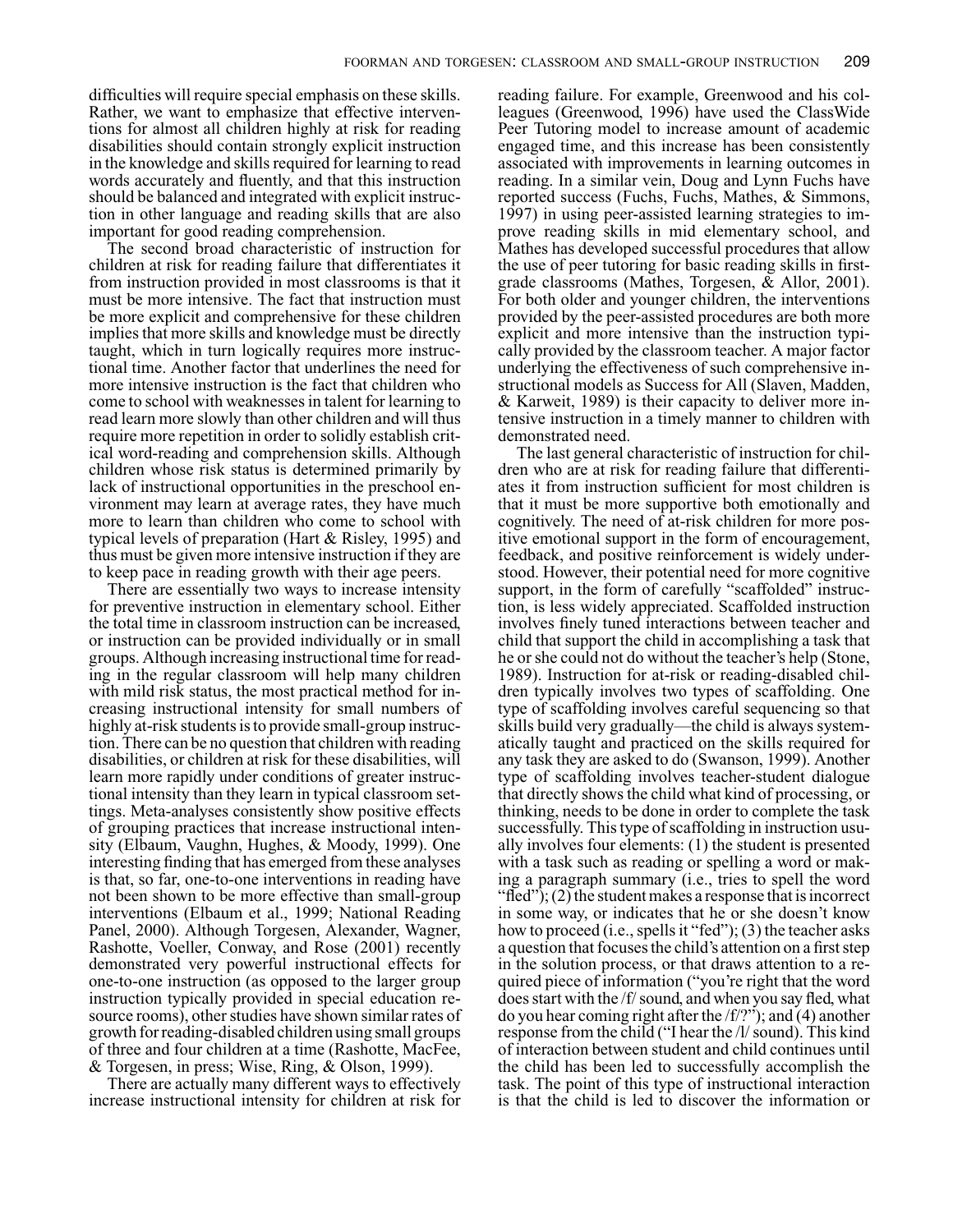strategies that are critical to accomplishing the task, rather than simply being told what to do. As Juel recently suggested (1996), the ability to offer scaffolded support while children are acquiring reading skills may have increasing importance as the severity of the child's disability increases.

In this section, we have described three broad ways instruction for children who are at risk for reading failure needs to be different than the instruction that is typically provided to all children in the classroom. Of course, there are many important instructional elements that have not been mentioned here and that are usually identified as effective practices for children with learning difficulties (Rosenshine, 1995). Interventions for at-risk children should incorporate the best information available about sound instructional procedures. We also like Kavale's (1988) statement about the ways that special interventions for children with learning difficulties should be different from typical classroom instruction: they should be "more intensive, more relentless, more precisely delivered, more highly structured and direct, and more carefully monitored for procedural fidelity and effects" (p. 335).

In summary, effective classroom reading instruction on phonemic awareness, phonemic decoding, fluency in word recognition and text processing, construction of meaning, vocabulary, spelling, and writing can maximize the probability that all but a very small percentage of children can learn to read on grade level. To address the needs of this small percentage we need to provide additional instruction on the same components in a small-group or one-on-one format. However, research shows that such instruction will need to be more explicit and comprehensive, more intensive, and more supportive than that typically provided by schools.

#### **NOTE**

Supported in part by grants HD30995, Early Interventions for Children with Reading Problems, from the National Institute of Child Health and Human Development (NICHD) to the first author, and by HD30988, Prevention and Remediation of Reading Disabilities, from the same institution, to the second author.

### **REFERENCES**

- Adams, M. (1990). *Beginning to read: Thinking and learning about print.* Cambridge, MA: MIT.
- Au, K. H. (1980). Participation structures in a reading lesson with Hawaiian children: Analysis of a culturally appropriate instructional event. *Anthropology and Education Quarterly, 11,* 91– 115.
- Bond, G. L., & Dykstra, R. (1967). The cooperative research program in first-grade-reading instruction. *Reading Research Quarterly, 2,* 1–142.
- Brophy, J. E., & Evertson, C. M. (1978). Context variables in teaching. *Educational Psychologist, 12*(3), 310–16.
- Brophy, J. E., & Good, T. L. (1984). Teacher behavior and student achievement. Occasional paper, No. 73. East Lansing, MI: Michigan State University, Institute for Research on Teaching.
- Brown, I. S., & Felton, R. H. (l990) Effects of instruction on beginning reading skills in children at risk for reading disability. *Reading and Writing: An Interdisciplinary Journal, 2,* 223–41.
- Castle, J. M., Riach, J., & Nicholson, T. (1994). Getting off to a better start in reading and spelling: The effects of phonemic awareness instruction within a whole language program. *Journal of Educational Psychology, 87,* 488–503.
- Clay, M. (1993). *Reading recovery: A guidebook for teachers in training.* Portsmouth, NH: Heinemann.
- Cullinan, B. E. (1987). *Children's literature in the reading program.* Newark, DE: International Reading Association.
- Cunningham, P. M. (1995). *Phonics they use: Words for reading and writing.* New York: HarperCollins.
- Dahl, K. L., Scharer, P. L., Lawson, L. L., & Grogan, P. R. (1999). Phonics instruction and student achievement in whole language first-grade classrooms. *Reading Research Quarterly, 34,* 312– 41.
- Delpit, L. (1995). *Other people's children.* New York: New Press.
- Ehri, L. C. (1998). Grapheme-phoneme knowledge is essential for learning to read words in English. In J. L. Metsala & L. C. Ehri (Eds.), *Word recognition in beginning reading* (pp. 3–40). Mahwah, NJ: Erlbaum.
- Elbaum, B., Vaughn, S., Hughes, M. T., & Moody, S. W. (1999). Grouping practices and reading outcomes for students with disabilities. *Exceptional Children, 65,* 399–415.
- Evans, M. A., & Carr, T. H. (1985). Cognitive abilities, conditions of learning, and the early development of reading skill. *Reading Research Quarterly, 20,* 327–50.
- Elbaum, B., Vaughn, S., Hughes, M. T., & Moody, S. W. (2000). How effective are one-to-one tutoring programs in reading for elementary students at risk for reading failure? A meta-analysis of the intervention research. *Journal of Educational Psychology, 92,* 605–19.
- Fitzgerald, J., & Noblit, G. (2000). Balance in the making: Learning to read in an ethnically diverse first-grade classroom. *Journal of Educational Psychology, 92*(1), 3–22.
- Fletcher, J. M., & Lyon, G. R. (1998). Reading: A research-based approach. In W. M. Evers (Ed.), *What's gone wrong in America's classrooms*(pp. 49–90). Stanford, CA: Hoover Institution Press.
- Foorman, B. R., Chen, D. T., Carlson, C., Moats, L., Francis, D. J., & Fletcher, J. M. (2001). The necessity of the alphabetic principle to phonemic awareness instruction. Manuscript under review.
- Foorman, B. R., Francis, D. J., Fletcher, J. M., Schatschneider, C., & Mehta, P. (1998). The role of instruction in learning to read: Preventing reading failure in at-risk children. *Journal of Educational Psychology, 90,* 37–55.
- Fountas, I. C., & Pinnell, G. S. (1996). *Guided reading.* Portsmouth, NH: Heinemann.
- Fountas, I. C., & Pinnell, G. S. (1998). *Words matter.* Portsmouth, NH: Heinemann.
- Freppon, P. A. (1991). Children's concepts of the nature and purpose of reading in different instructional settings. *Journal of Reading Behavior, 23*(2), 139–63.
- Fuchs, D., Fuchs, L. S., Mathes, P. G., & Simmons, D. C. (1997). Peer-assisted learning strategies: Making classrooms more responsive to academic diversity. *American Educational Research Journal, 34,* 174–206.
- Fuchs, D., Fuchs, L. S., Thompson, A., Al Otaiba, S., Yen, L., Yang, N., Braun, M., & O'Connor, R. (In press). Is reading important in reading-readiness programs? A randomized field trial with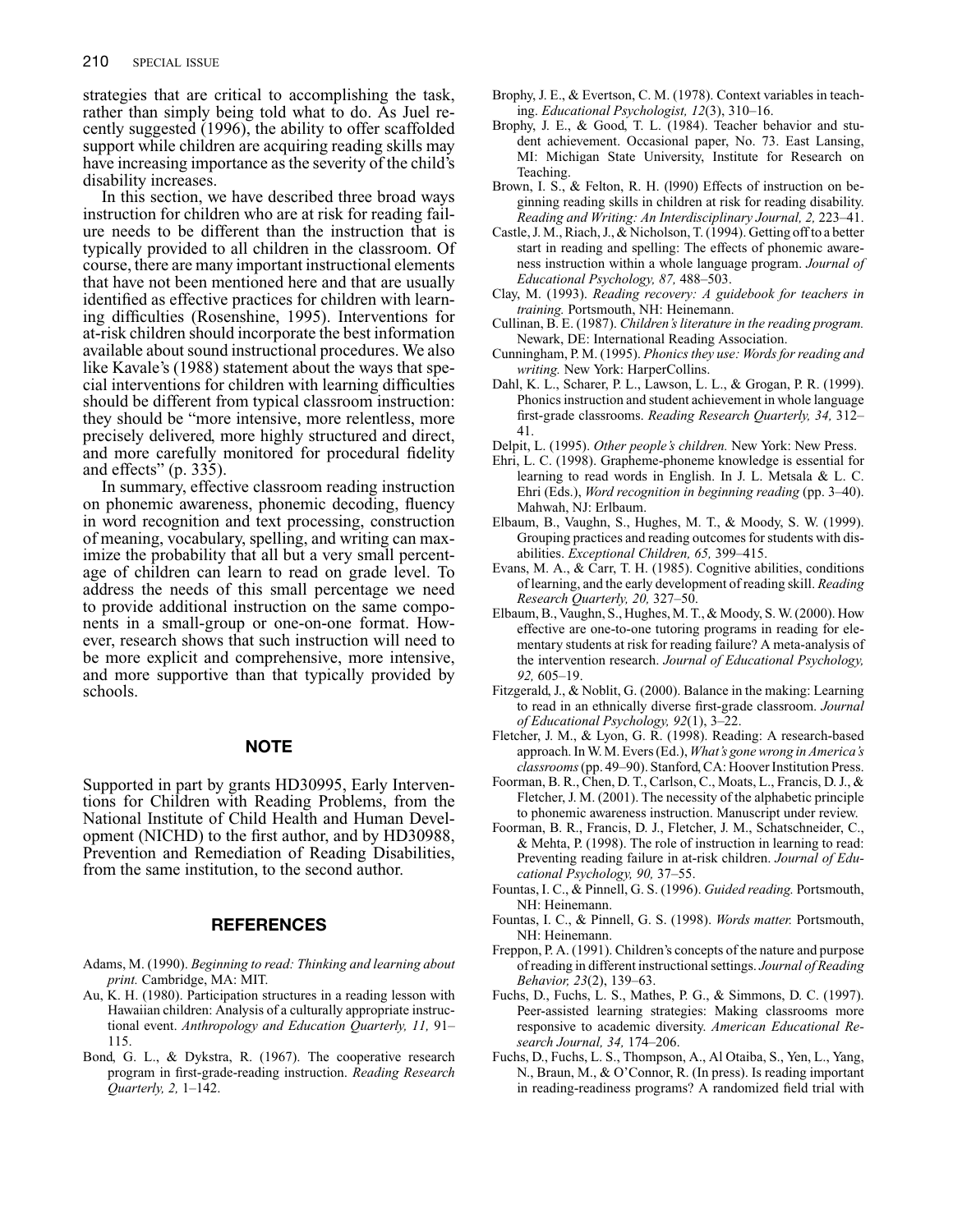teachers as program implementers. *Journal of Educational Psychology.*

- Gaskins, I. W., Ehri, L. C., Cress, C., O'Hara, C., & Donnelly, K. (1997). Procedures for word learning: Making discoveries about words. *Reading Teacher, 50,* 312–27.
- Goldenberg, C., & Gallimore, R. (1991). Local knowledge, research knowledge, and educational change: A case study of early Spanish reading improvement. *Educational Researcher, 20,* 2–14.
- Good, T. L., & Grouws, D. A. (1975). Teacher rapport: Some stability data. *Journal of Educational Psychology, 67*(2), 179–82.
- Graham, S., Berninger, V., Abbott, R., Abbott, S., & Whitaker, D. (1997). The role of mechanics in composing of elementary school students: A new methodological approach. *Journal of Educational Psychology, 89,* 170–82.
- Greenwood, C. R. (1996). Research on the practices and behavior of effective teachers at the Juniper Gardens Children's Project: Implications for the education of diverse learners. In D. L. Speece & B. K. Keogh (Eds.), *Research on classroom ecologies* (pp. 39–67). Mahwah, NJ: Lawrence Erlbaum Publishers.
- Greenwood, C. R., Delquadri, J. C., & Hall, R. V. (1989). Longitudinal effects of classwide peer tutoring. *Journal of Educational Psychology, 81,* 371–83.
- Harris, K. R., & Graham, S. (1996). *Making the writing process work: Strategies for composition and self-regulation.* Cambridge, MA: Brookline Books.
- Hart, B., & Risley, T. R. (1995). *Meaningful differences.* Baltimore, MD: Brookes Publishing.
- Hatcher, P., Hulme, C., & Ellis, A. W. (1994). Ameliorating early reading failure by integrating the teaching of reading and phonological skills: The phonological linkage hypothesis.*Child Development, 65,* 41–57.
- Heath, S. B. (1983). *Ways with words: Language, life, and work in communities and classrooms.* New York: Cambridge University Press.
- Hecht, S. A., Burgess, S. R., Torgesen, J. K., Wagner, R. K., & Rashotte, C. A. (2000). Explaining social class differences in growth of reading skills from beginning kindergarten through fourth-grade: The role of phonological awareness, rate of access, and print knowledge. *Reading and Writing: An Interdisciplinary Journal, 12,* 99–127.
- Hiebert, E. H., Colt, J. M., Catto, S. L., & Gary, E. C. (1992). Reading and writing of first-grade students in a restructured chapter 1 program. *American Educational Research Journal, 29,* 545–72.
- Iversen, S., & Tunmer, W. E. (1993). Phonological processing skills and the reading recovery program. *Journal of Educational Psychology, 85,* 112–26.
- Juel, C. (1996). What makes literacy tutoring effective? *Reading Research Quarterly, 31,* 268–89.
- Juel, C., & Minden-Cupp, C. (2000). Learning to read words: Linguistic units and instructional strategies. *Reading Research Quarterly, 35,* 458–92.
- Kavale, K. A. (1988). The long-term consequences of learning disabilities. In M. C. Wang, H. J. Walberg, & M. C. Reynolds (Eds.), *The handbook of special education: Research and practice* (pp. 303–44). New York: Pergamon.
- King, R., & Torgesen, J. K. (2000). Improving the effectiveness of reading instruction in one elementary school: A description of the process. Unpublished manuscript. Tallahassee, FL.
- Mastropieri, M. A., & Scruggs, T. E. (1997). Best practices in promoting reading comprehension in students with learning disabilities: 1976–1996. *Remedial and Special Education, 18,* 197–213.
- Mathes, P. G., Torgesen, J. K., & Allor, J. H. (2001). The effects of Peer-Assisted Literacy Strategies for first-grade readers with and without additional computer assisted instruction in phono-

logical awareness.*American Educational Research Journal, 38,* 371–410.

- Metsala, J., & Ehri, L. (1998). *Word recognition in beginning reading.* Hillsdale, NJ: Lawrence Erlbaum Assoc.
- Moats, L. C. (1994). The missing foundation in teacher education: Knowledge of the structure of spoken and written language. *Annals of Dyslexia, 44,* 81–102.
- Moats, L. C. (1995). *Spelling: Development, disability, and instruction.* Baltimore, MD: York Press.
- Morrow, L. M. (1992). The impact of a literature-based program on literacy achievement, use of literature, and attitudes of children from minority backgrounds. *Reading Research Quarterly, 27*(3), 251–75.
- Morrow, L. M., & Gambrell, L. B. (2000). Literature-based reading instruction. In M. L. Kamil, P. B. Mosenthal, P. D. Pearson, & R. Barr (Eds.), *Handbook of reading research, Vol. III* (pp. 563–86). Mahwah, NJ: Erlbaum.
- Morrow, L. M., Pressley, M., Smith, J. K., & Smith, M. (1997). The effect of a literature-based program integrated into literacy and science instruction with children from diverse backgrounds. *Reading Research Quarterly, 32*(1), 54–76.
- National Center for Educational Statistics. (1999).*NAEP 1998 readings: A report card for the nation and the states.*
- National Reading Panel (2000). *Teaching children to read: An evidence-based assessment of the scientific research literature on reading and its implications for reading instruction.* Washington, DC: National Institute of Child Health and Human Development.
- Neisser, U., Boodoo, G., Bouchard, T. J., Boykin, A. W., Brody, N., Eci, S. J., Halpern, D. F., Loehlen, J. C., Perloff, R., Sternberg, R. J., & Urbina, S. (1996). Intelligence: Knowns and unknowns. *American Psychologist, 51,* 77–101.
- Olson, R. K., Wise, B., Johnson, M., & Ring, J. (1997). The etiology and remediation of phonologically based word recognition and spelling disabilities: Are phonological deficits the "hole" story? In B. Blachman (Ed.), *Foundations of reading acquisition.* Mahwah, NJ: Lawrence Erlbaum Associates, Inc.
- Perfetti, C. A. (1985). *Reading ability.* New York: Oxford University Press.
- Philips, S. (1972). Participant structures and communicative competence: Warm Springs children in community and classroom. In C. Cazden, V. John, & D. Hymes (Eds.), *Functions of language in the classroom* (pp. 370–94). New York: Teachers College Press.
- Purcell-Gates, V., McIntyre, E., & Freppon, P. A. (1995). Learning written storybook language in school: A comparison of low-SES children in skills-based and whole language classrooms. *American Educational Research Journal, 32*(3), 659– 85.
- Rashotte, C. A., MacPhee, K., & Torgesen, J. K. (In press). The effectiveness of a group reading instruction program with poor readers in multiple grades. *Learning Disabilities Quarterly.*
- Reutzel, D. R., & Cooter, R. B. (1990). Whole language: Comparative effects on first-grade reading achievement. *Journal of Educational Research, 83*(5), 252–57.
- Reutzel, D. R., Oda, L. K., & Moore, B. H. (1989). Developing print awareness: The effect of three instructional approaches on kindergarteners' print awareness, reading readiness, and word reading. *Journal of Reading Behavior, 21*(3), 197–217.
- Rosenblatt, L. M. (1978). *The reader, the text, the poem: The transactional theory of the literary work.* Carbondale, IL: Southern Illinois University Press.
- Rosenshine, B. (1995). Advances in research on instruction. *Journal of Educational Research, 88,* 262–68.